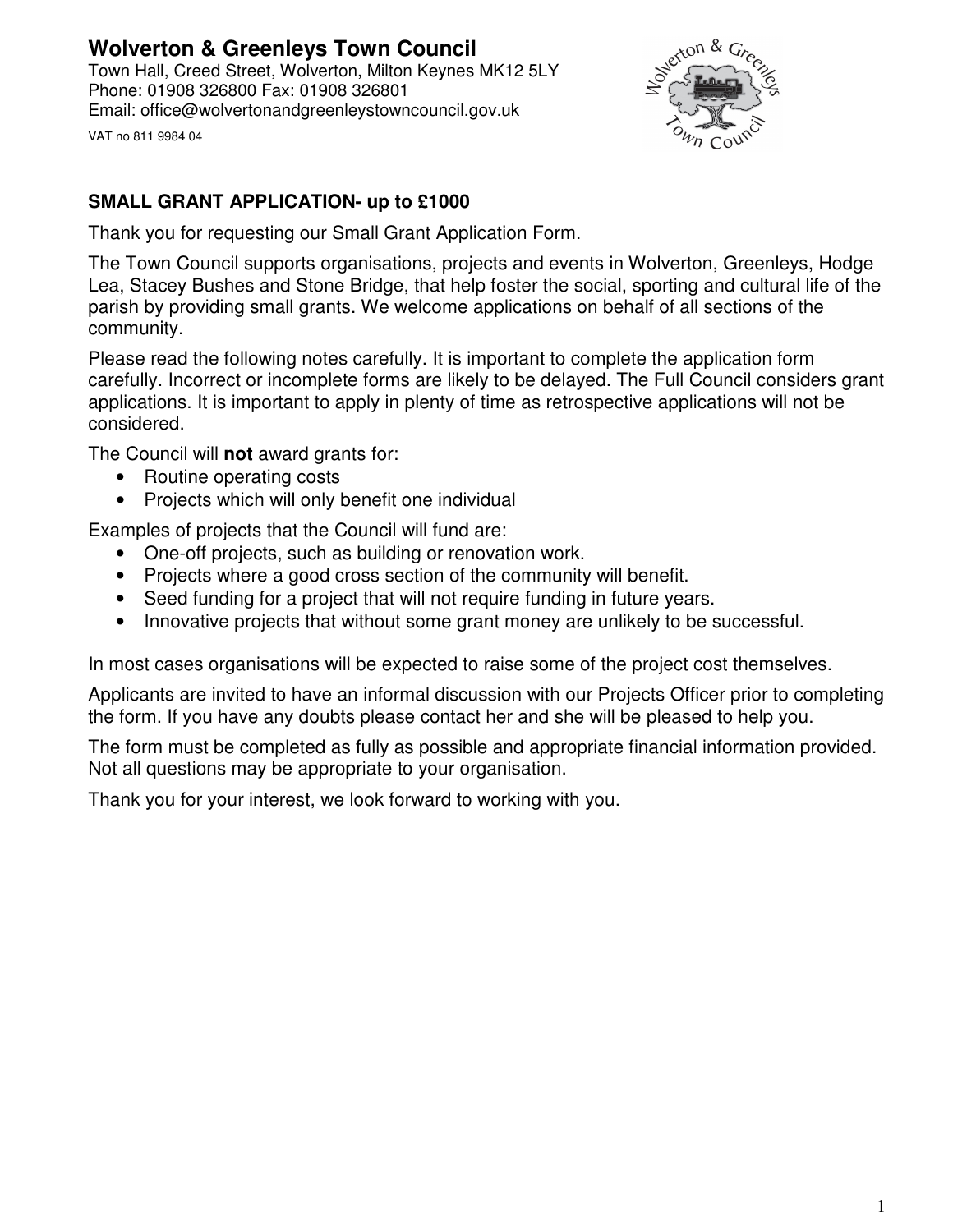| <b>ORGANISATION DETAILS</b>                                                                                                                                                             |  |                        |
|-----------------------------------------------------------------------------------------------------------------------------------------------------------------------------------------|--|------------------------|
| Name of organisation                                                                                                                                                                    |  |                        |
| Do you have a committee and<br>how is the organisation constituted?                                                                                                                     |  |                        |
| Date started in Wolverton & Greenleys                                                                                                                                                   |  |                        |
| Number of Members<br>How many live in the parish?<br>When and where does it meet?<br>Please state briefly the aims of the organisation<br>and include your constitution if you have one |  |                        |
|                                                                                                                                                                                         |  |                        |
|                                                                                                                                                                                         |  |                        |
|                                                                                                                                                                                         |  | <b>CONTACT DETAILS</b> |
| Name:                                                                                                                                                                                   |  |                        |
| Position in Organisation:                                                                                                                                                               |  |                        |
| <b>Correspondence Address:</b>                                                                                                                                                          |  |                        |
|                                                                                                                                                                                         |  |                        |
|                                                                                                                                                                                         |  |                        |
| Telephone Number(s)                                                                                                                                                                     |  |                        |
| Email Address:                                                                                                                                                                          |  |                        |
| <b>Project Title</b>                                                                                                                                                                    |  |                        |
| Please describe<br>briefly the purpose<br>of the project                                                                                                                                |  |                        |
| Purpose of Grant                                                                                                                                                                        |  |                        |
| Who will benefit<br>from this project<br>and how?                                                                                                                                       |  |                        |
|                                                                                                                                                                                         |  |                        |

Amount of Grant Requested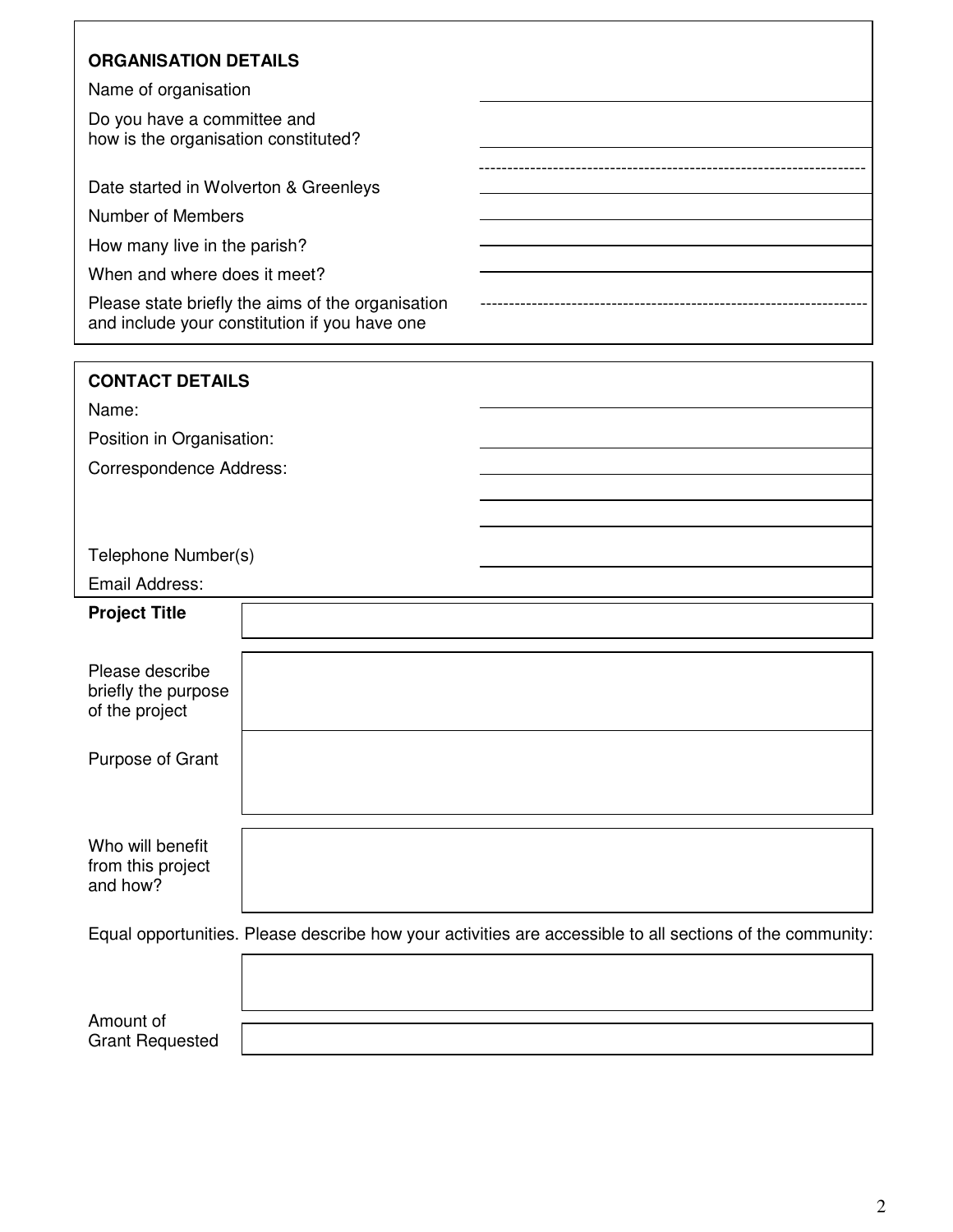#### **FINANCIAL DETAILS**

Income from fees, donations, fund-raising etc What other funding have you applied for?

If so how much and who from? Has this been approved? **Yes/No**  Amount

Expenditure: rent, heating, repairs etc

Expenditure: Staff and other running costs

Other expenditure (please specify)

**Total Expenditure** 

**Total Income** 

#### **Total Deficit (Expenditure Income less)**  This will normally be the amount of grant requested.

| Have you run a similar event before? | <b>YES/NO</b> |
|--------------------------------------|---------------|
|--------------------------------------|---------------|

Please provide the income and expenditure accounts for this event and describe below how this event went.

All payments are made by cheque. Please provide the payee name which you would like the cheque to be made out to.

Please use the space below to provide any other additional information that you wish the committee to take into account when making its decision. Please continue on a separate sheet if necessary.

| w<br>۰,     |
|-------------|
|             |
|             |
| I<br>I<br>I |